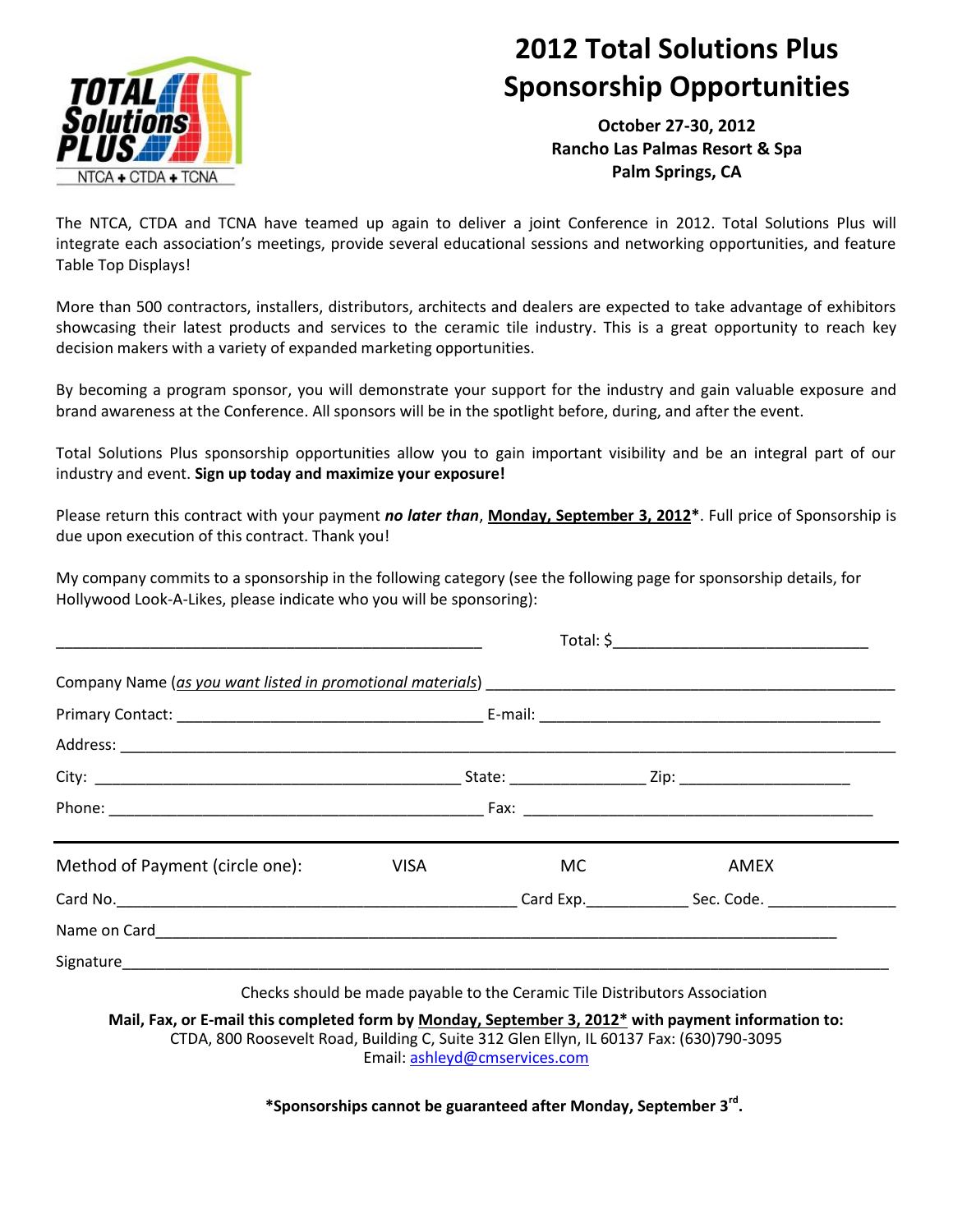# **Exclusive Sponsorships**

#### **Opening Keynote Speaker Sponsor (\$10,000)**

- $\bullet$ Opportunity to Exclusively Sponsor and Introduce the Opening Keynote Speaker
- 5 minute time slot to address the group during the speaker introduction with a PowerPoint (optional)
- Vertical Signage (No Shared Signage)
- Shared Page in Program Book
- Company Logo on Conference Website with Link to Company Website
- 1 Complimentary Table Top Display

## **Closing Keynote Speaker Sponsor (\$10,000)**

- Opportunity to Exclusively Sponsor and Introduce the  $\bullet$ Closing Keynote Speaker
- 5 minute time slot to address the group during the  $\bullet$ speaker introduction with a PowerPoint (optional)
- Vertical Signage (No Shared Signage)
- Shared Page in Program Book
- Company Logo on Conference Website with Link to Company Website
- 1 Complimentary Table Top Display

#### **Monday Awards Lunch (\$10,000)**

- $\bullet$ Opportunity to Exclusively Sponsor Monday's Award Lunch
- 10 minute time slot to address the group during the lunch with a PowerPoint (optional)
- Vertical Signage (No Shared Signage)
- Shared Page in Program Book
- Company Logo on Conference Website with Link to Company Website

## **Tuesday Lunch (\$10.000)**

- Opportunity to Exclusively Sponsor Tuesday's Lunch
- 10 minute time slot to address the group during the lunch with a PowerPoint (optional)
- Vertical Signage (No Shared Signage)
- Shared Page in Program Book
- Company Logo on Conference Website with Link to Company Website

## **One Hour Opening Reception (\$10,000)**

- Opportunity to Exclusively Sponsor the Opening  $\bullet$ Reception
- Vertical Signage (No Shared Signage)
- Shared Page in Program Book
- Company Logo on Conference Website with Link to Company Website
- Hosted Bar includes:
	- o All beverages will be served in reusable, dishwasher safe cups with company logo
	- o Cocktail napkins with company logo

#### **Two Hour Table Top Reception (\$12,500)**

- $\bullet$ Opportunity to Exclusively Sponsor the Table Top Reception
- Vertical Signage (No Shared Signage)  $\bullet$
- Shared Page in Program Book
- Company Logo on Conference Website with Link to Company Website
- Hosted Bar includes:  $\bullet$ 
	- o All beverages will be served in reusable, dishwasher safe cups with company logo
	- o Cocktail napkins with company logo

#### **Closing Reception and Final Dinner (\$15,000)**

- Opportunity to Exclusively Sponsor the Closing  $\bullet$ Reception and the Award's Dinner
- $\bullet$ Opportunity to announce any awards given at the Award's Dinner
- $\bullet$ Vertical Signage (No Shared Signage)
- Shared Page in Program Book
- Company Logo on Conference Website with Link to Company Website
- $\bullet$ Hosted Bar includes:
	- o All beverages will be served in reusable, dishwasher safe cups with company logo
	- o Cocktail napkins with company logo

## **Golf Tournament (\$20,000)**

- Opportunity to Exclusively Sponsor the Golf  $\bullet$ Tournament
- Each golfer will pay for their own discounted golf fee,  $\bullet$ which includes one boxed lunch per golfer
- Sponsor will be responsible for additional programs at  $\bullet$ golf (i.e. hole in one contest, signage at each hole, prizes, clothing, souvenirs, additional food and beverage, etc.)
- Vertical Signage (No Shared Signage)  $\bullet$
- Shared Page in Program Book
- Company Logo on Conference Website with Link to  $\bullet$ Company Website
- $\bullet$ 2 Complimentary Table Top Displays

## **Pad Portfolios (\$8,000)**

Note: Approx. cost of the pad portfolio is \$10.00/each; we are planning for 500 attendees. Approx. cost of portfolios: \$5,000

- Opportunity to Exclusively Sponsor the Conference  $\bullet$ Pad Portfolio's containing registration materials given to all attendees
- Shared Vertical Signage
- Shared Page in Program Book
- Company Logo on Conference Website with Link to Company Website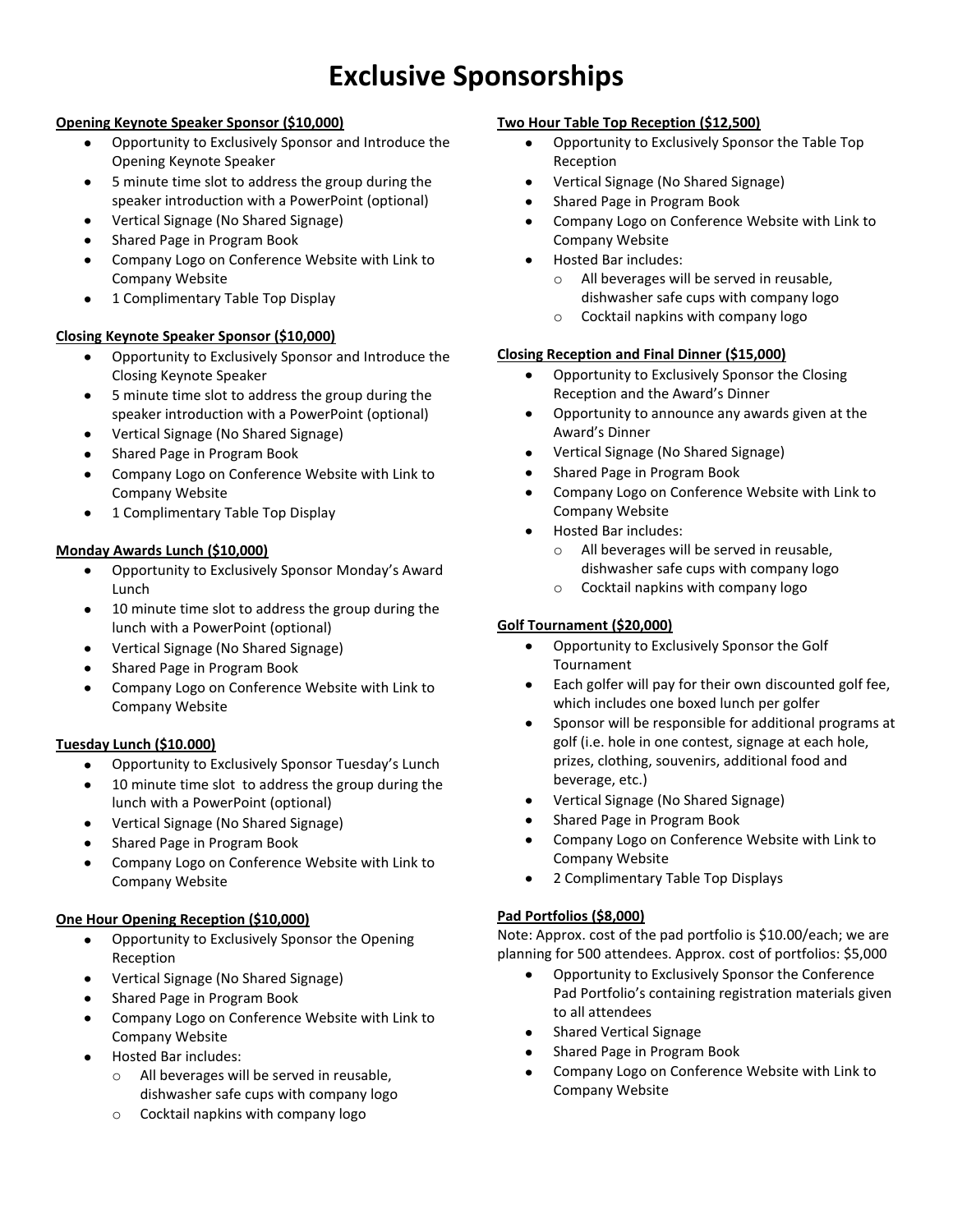#### **USB Drives (\$8,000)**

Note: Approx. cost of the USB Drive is \$9.50/each; we are planning for 500 attendees. Approx. cost of USB Drives: \$4,750

- Opportunity to Exclusively Sponsor the USB Drives
- Shared Vertical Signage
- Shared Page in Program Book
- Company Logo on Conference Website with Link to Company Website

#### **Lanyards (\$6,000)**

Note: Approx. cost of the lanyard is \$2.50/lanyard; we are planning for 500 attendees. Approx. cost of lanyards: \$1,250

- Opportunity to Exclusively Sponsor the Conference Lanyards
- Shared Vertical Signage  $\bullet$
- Shared Page in Program Book
- Company Logo on Conference Website with Link to Company Website

#### **Wine Tasting Sponsorship (\$2,500)**

- Opportunity to Exclusively Sponsor the Wine Tasting tables at the Closing Reception.
- Shared Vertical Signage
- Shared Page in Program Book
- Company Logo on Conference Website with Link to Company Website

#### **Table Top Event Hollywood Look-A-Likes (\$2,500 Each)**

Lucille Ball, Lauren Bacall, Young Elvis Presley

- $\bullet$ Opportunity to Exclusively Sponsor the Hollywood Look-A-Like at the Table Top Event.
- Hollywood Look-A-Likes will be walking the show floor from 4-5 p.m., with a pin advertising sponsor. During this time, Look-A-Likes will not be able to take pictures with attendees.
- $\bullet$ Hollywood Look-A-Likes will be standing at sponsor's booth from 5-6 p.m. to take pictures and mingle with attendees. We suggest having someone at your booth taking photos and getting business cards to send the attendees their photos along with sponsor's product information.
- Shared Vertical Signage  $\bullet$
- $\bullet$ Shared Page in Program Book
- Company Logo on Conference Website with Link to Company Website

#### **Closing Dinner Hollywood Look-A-Likes (\$2,500 Each)**

Marilyn Monroe, Frank Sinatra, Dean Martin

- Opportunity to Exclusively Sponsor the Hollywood  $\bullet$ Look-A-Like at the Closing Dinner.
- Hollywood Look-A-Likes will be at the dinner from 8-  $\bullet$ 10 p.m. ., with a pin advertising sponsor.
- Shared Vertical Signage  $\bullet$
- Shared Page in Program Book  $\bullet$
- Company Logo on Conference Website with Link to  $\bullet$ Company Website

#### **Memory Sponsor (\$2,000)**

Note: Approx. cost of the frame is \$4.00/frame; we are planning for 200 frames. Approx. cost of sanitizer: \$800 plus the cost of the photographer.

- Opportunity to Exclusively Sponsor the TSP Memory  $\bullet$ Photos taken at the opening reception
- Shared Vertical Signage
- Shared Page in Program Book
- Company Logo on Conference Website with Link to Company Website